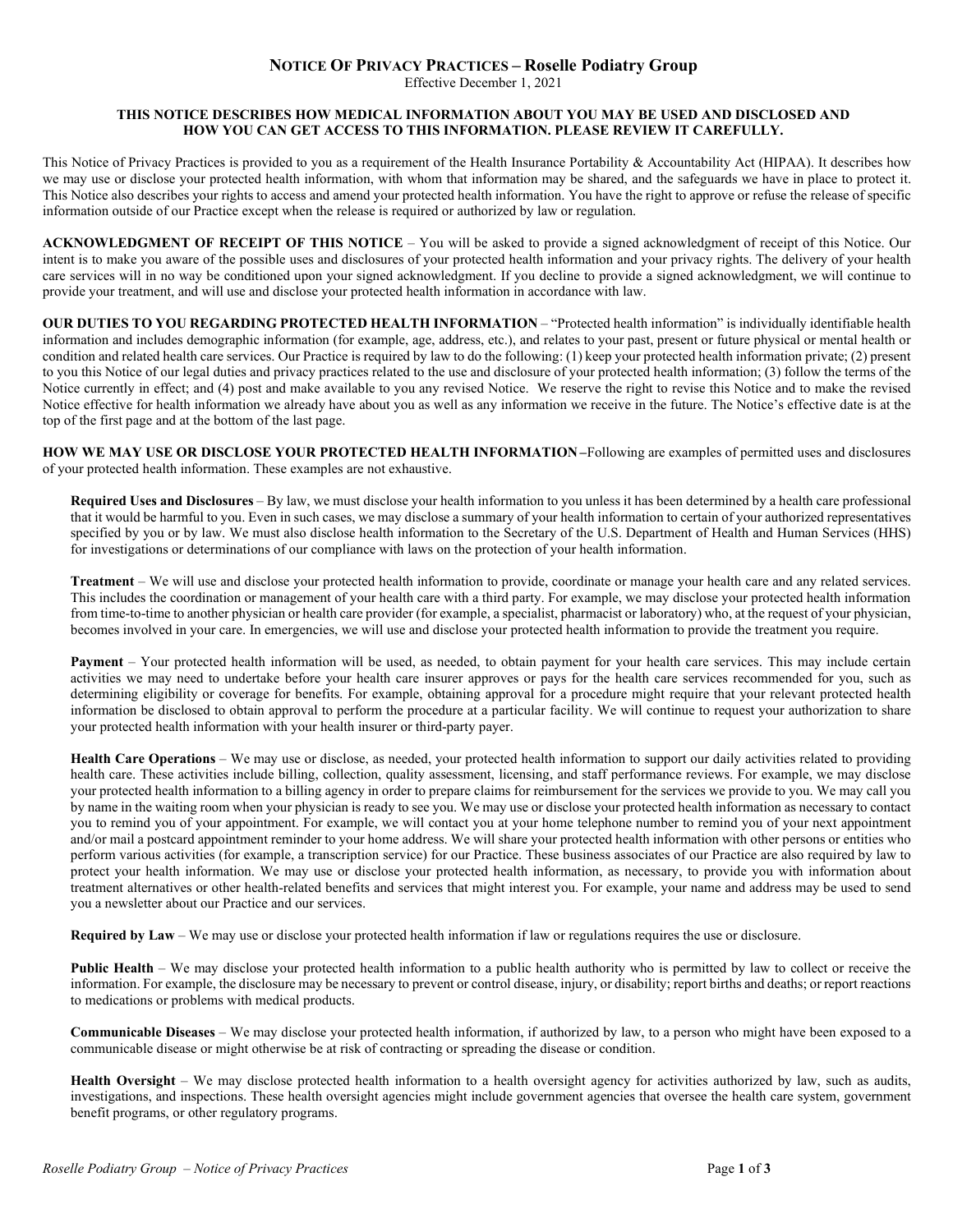## **NOTICE OF PRIVACY PRACTICES – Roselle Podiatry Group**

Effective December 1, 2021

**Food and Drug Administration** – We may disclose your protected health information to a person or company required by the Food and Drug Administration to report adverse events; track products, enable product recalls; make repairs or replacements; or conduct post-marketing review.

**Legal Proceedings** – We may disclose protected health information during any judicial or administrative proceeding, in response to a court order or administrative tribunal (if such disclosure is expressly authorized), and in certain conditions in response to a subpoena, discovery request, or other lawful process.

**Law Enforcement** – We may disclose protected health information for law enforcement purposes, including information requests for identification and location; and circumstances pertaining to victims of a crime.

**Coroners, Funeral Directors, and Organ Donations** – We may disclose protected health information to coroners or medical examiners for identification to determine the cause of death or for the performance of other duties authorized by law. We may also disclose protected health information to funeral directors, as authorized by law. Protected health information may be used and disclosed for cadaver organ, eye, or tissue donations.

**Research** – We may disclose protected health information to researchers when authorized by law, for example, if their research has been approved by an institutional review board that has reviewed the research proposal and established protocols to ensure the privacy of your protected health information.

**Threat to Health or Safety** – Under applicable Federal and State laws, we may disclose your protected health information to law enforcement or another health care professional if we believe in good faith that its use or disclosure is necessary to prevent or lessen a serious and imminent threat to the health or safety of a person or the public. We may also disclose protected health information if it is necessary for law enforcement authorities to identify or apprehend an individual.

**Military Activity and National Security** – When the appropriate conditions apply, we may use or disclose protected health information of individuals who are Armed Forces personnel for activities believed necessary by appropriate military command authorities to ensure the proper execution of the military mission, including determination of fitness for duty; or to a foreign military authority if you are a member of that foreign military service. We may also disclose your protected health information, under specified conditions, to authorized Federal officials for conducting national security and intelligence activities including protective services to the President or others.

**Workers' Compensation –** We may disclose your protected health information to comply with workers' compensation laws and similar government programs.

**Inmates** – We may use or disclose your protected health information, under certain circumstances, if you are an inmate of a correctional facility.

**Parental Access** – State laws concerning minors permit or require certain disclosure of protected health information to parents, guardians, and persons acting in a similar legal status. We will act consistently with the laws of this State (or, if you are treated by us in another state, the laws of that state) and will make disclosures following such laws.

**USES AND DISCLOSURES OF PROTECTED HEALTH INFORMATION REQUIRING YOUR PERMISSION–**In some circumstances, you have the opportunity to agree or object to the use or disclosure of all or part of your protected health information. Following are examples in which your agreement or objection is required.

**Individuals Involved in Your Health Care** – Unless you object, we may disclose to a member of your family, a relative, a close friend, or any other person you identify, your protected health information that directly relates to that person's involvement in your health care. We may also give information to someone who helps pay for your care. Additionally, we may use or disclose protected health information to notify or assist in notifying a family member, personal representative, or any other person who is responsible for your care, of your location, general condition, or death. Finally, we may use or disclose your protected health information to an authorized public or private entity to assist in disaster relief efforts and coordinate uses and disclosures to family or other individuals involved in your health care.

**YOUR RIGHTS REGARDING YOUR HEALTH INFORMATION –**You may exercise the following rights by submitting a written request to our Privacy Officer. Our Privacy Officer can guide you in pursuing these options. Please be aware that our Practice may deny your request; however, in most cases you may seek a review of the denial.

**Right to Inspect and Copy** – You may inspect and/or obtain a copy of your protected health information that is contained in a "designated record set" for as long as we maintain the protected health information. A designated record set contains medical and billing records and any other records that our Practice uses for making decisions about you. This right does not include inspection and copying of the following records: psychotherapy notes; information compiled in reasonable anticipation of, or use in, a civil, criminal or administrative action or proceeding; and protected health information that is subject to a law that prohibits access to protected health information. You will be charged a fee for a copy of your record and we will advise you of the exact fee at the time you make your request. We may offer to provide a summary of your information and, if you agree to receive a summary, we will advise you of the fee at the time of your request.

**Right to Request Restrictions** – You may ask us not to use or disclose any part of your protected health information for treatment, payment, or health care operations. Your request must be made in writing to our Privacy Officer. In your request, you must tell us: (1) what information you want restricted; (2) whether you want to restrict our use or disclosure, or both; (3) to whom you want the restriction to apply, for example, disclosures to your spouse;